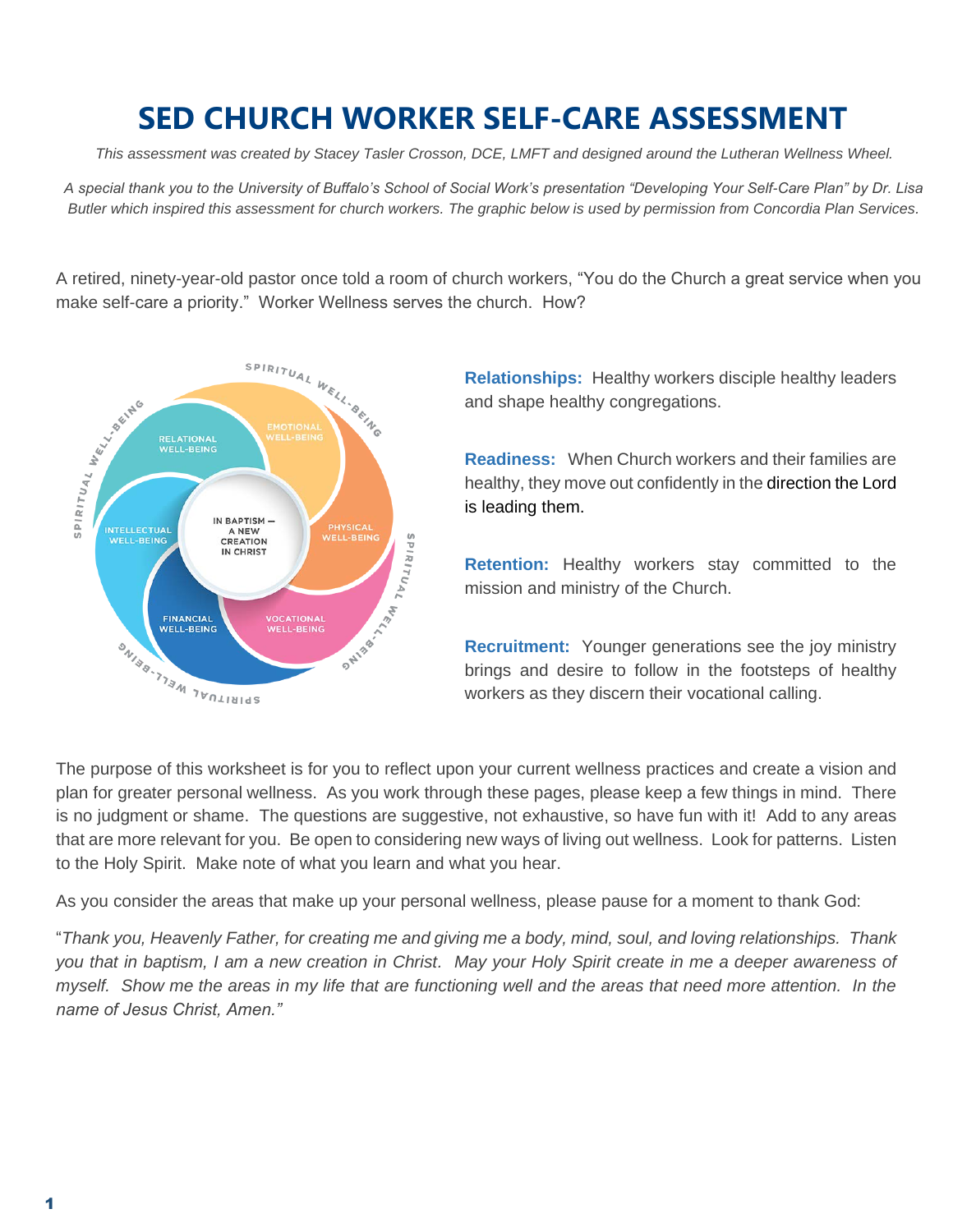# **SELF-CARE ASSESSMENT**

## **Rate the following areas according to how well you are doing:**

| This never occurred to me                                                                                                                                                                                                                                                                                                                                                                                                             | I never do this | I rarely do this                                                                                                                                                                                                                                                                                                   | I do this occasionally                                                                                                                                                                                                                                                                                                                                                                                                                                                                                         | I do this frequently |  |
|---------------------------------------------------------------------------------------------------------------------------------------------------------------------------------------------------------------------------------------------------------------------------------------------------------------------------------------------------------------------------------------------------------------------------------------|-----------------|--------------------------------------------------------------------------------------------------------------------------------------------------------------------------------------------------------------------------------------------------------------------------------------------------------------------|----------------------------------------------------------------------------------------------------------------------------------------------------------------------------------------------------------------------------------------------------------------------------------------------------------------------------------------------------------------------------------------------------------------------------------------------------------------------------------------------------------------|----------------------|--|
|                                                                                                                                                                                                                                                                                                                                                                                                                                       |                 | <b>SPIRITUAL SELF CARE</b>                                                                                                                                                                                                                                                                                         |                                                                                                                                                                                                                                                                                                                                                                                                                                                                                                                |                      |  |
| Make time to read and study Scripture<br>Spend time in nature and creation<br>Be open to inspiration and gratitude<br>Be open to the mystery of the Triune God<br>Pray alone and with others regularly<br>Read daily devotions<br>Invest in sacred community                                                                                                                                                                          |                 | Schedule time for regular sabbath and rest<br>Detach from worldly things; unplug from devices<br>Listen to sacred music<br>Try at times not to be in charge or the expert<br>Sing or dance or create art<br>Confess sins to pastor or spiritual companion<br>Receive absolution from pastor or spiritual companion |                                                                                                                                                                                                                                                                                                                                                                                                                                                                                                                |                      |  |
| <b>RELATIONAL SELF CARE</b>                                                                                                                                                                                                                                                                                                                                                                                                           |                 | <b>FINANCIAL SELF CARE</b>                                                                                                                                                                                                                                                                                         |                                                                                                                                                                                                                                                                                                                                                                                                                                                                                                                |                      |  |
| Schedule regular dates with my spouse<br>Schedule regular activities with my children<br>Spend time with friends<br>Call, check in, or see my relatives<br>Spend time with my pets<br>Maintain healthy boundaries with others<br>Allow others to do for me<br>Grow my social circle & connections<br>Ask for help when I need it<br>Connect with coworkers outside the office<br>Share fears and hopes with someone I trust<br>Other: |                 |                                                                                                                                                                                                                                                                                                                    | Aware of thoughts/behaviors/management of money<br>Give finances the care and attention they need<br>Prioritize tithing and giving to charity<br>Prioritize savings<br>Negotiate for my needs (benefits, pay, time-off)<br>Live within my means<br>Dedicate money to fun and relaxation<br>Let go of judgement and comparison on \$ matters<br>Talk regularly with spouse on financial matters<br>Seek help when money matters become distressing<br>Create \$ goals and regularly evaluate progress<br>Other: |                      |  |
| <b>EMOTIONAL SELF CARE</b>                                                                                                                                                                                                                                                                                                                                                                                                            |                 |                                                                                                                                                                                                                                                                                                                    | <b>VOCATIONAL SELF CARE</b>                                                                                                                                                                                                                                                                                                                                                                                                                                                                                    |                      |  |
| Spend time with family and others who I enjoy<br>Stay in contact with important people in my life<br>Give myself affirmations and praise<br>Spend intentional time alone<br>Read favorite books, watch favorite movies<br>Seek out comforting activities/people/objects/places<br>Experience things that make me laugh<br>Express foolings on social issues and injustices                                                            |                 |                                                                                                                                                                                                                                                                                                                    | Take regular breaks during the workday<br>Create annual professional goals and objectives<br>Complete projects/tasks that are inspiring/rewarding<br>Set healthy boundaries with church members<br>Balance daily workload<br>Seek regular supervision or consultation<br>Develop a healthy work life / home life rhythm<br>Dodicato timo for poor support and opening announ                                                                                                                                   |                      |  |

- \_\_\_Express feelings on social issues and injustices
- Talk with a therapist/coach when the need arises
- \_\_\_Confess your shortcomings to a trusted friend
- Take day trips away from work and home \_\_\_Other:

#### **PHYSICAL SELF CARE**

- \_\_\_Eat regular and healthy meals
- \_\_\_Get enough sleep
- Exercise regularly
- Schedule and attend annual physical exams Seek medical care when needed
- Take time off when sick
- \_\_\_Invest in relaxation (massages, mindfulness)
- Engage fun physical activities
- Take time to be sexual
- \_\_\_Visit the dentist regularly
- Schedule and take regular vacations
- Plan and take annual vacations
- \_\_\_Other:
- \_\_\_Dedicate time for peer support and encouragement
- Develop a non-professional interest or hobby
- Regularly listen for God's leading in my vocation
- \_\_\_Volunteer outside your vocational calling and church \_\_\_Other:

# **INTELLECTUAL SELF CARE**

- \_\_\_Read literature that is unrelated to work
- Do something at which I am not expert or in charge
- Engage my intelligence in a new area or hobby
- Be curious on a regular basis
- Take day trips or mini-vacations
- Schedule time to unplug from technology
- \_\_\_Write in a journal, schedule time for inner reflection
- Attend to minimize stress in my life
- \_\_\_Spend time w/ others who challenge me intellectually
- Set continuing education goals, and reach them
- Research a topic of interest and present on it
- Relax the brain take mental health days as needed \_\_\_Other: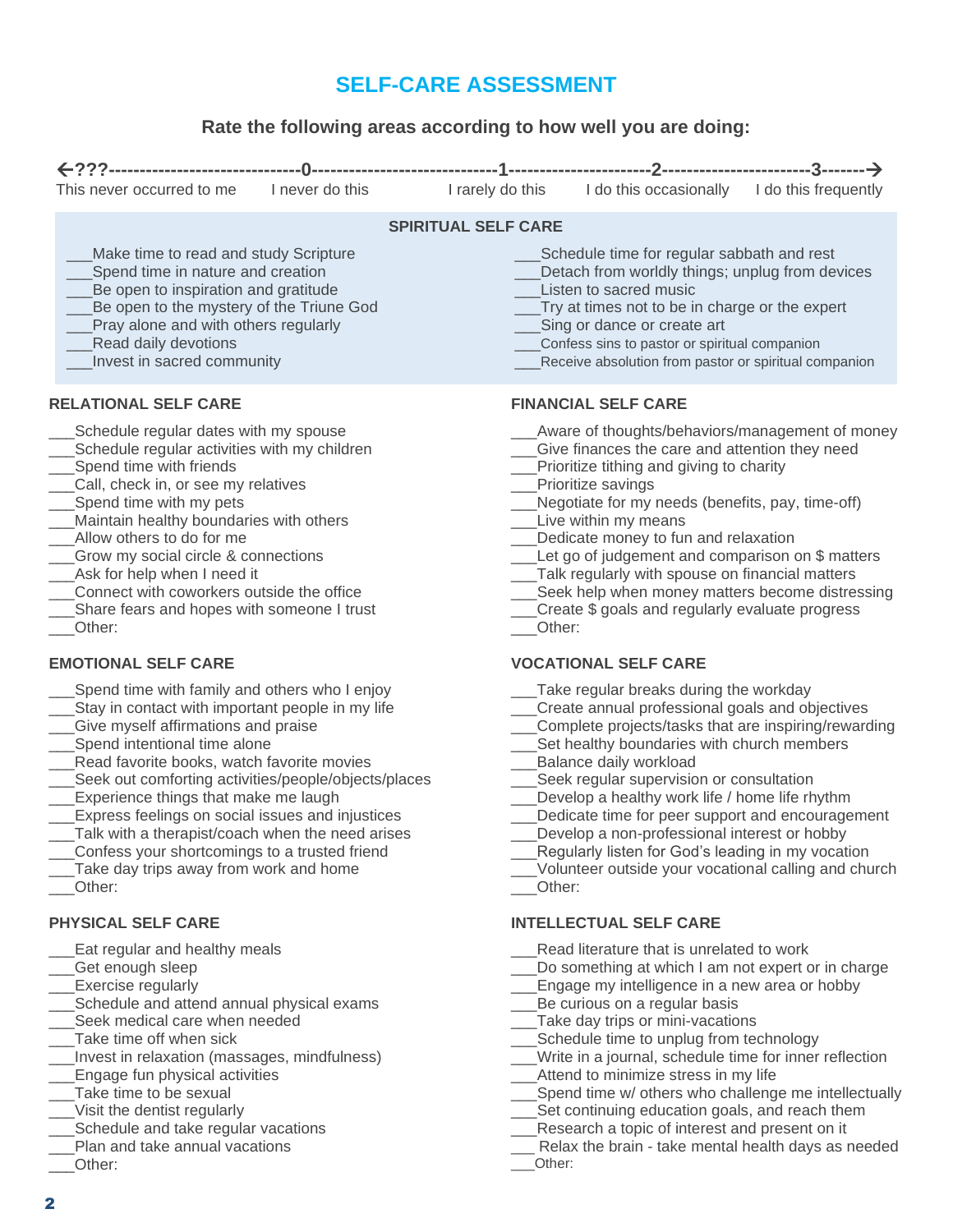## **Maintenance Self-Care Plan**

Review your completed assessment. On this worksheet, list practices you engage in frequently under "current practices" and identify one new practice you could incorporate into your maintenance self-care. List your barriers and coping strategies in the spaces that follow.

| <b>Area of Wellness Wheel</b>                                                                                  | <b>Current Practices</b> | <b>New Practice</b> |  |  |
|----------------------------------------------------------------------------------------------------------------|--------------------------|---------------------|--|--|
| SPIRITUAL                                                                                                      |                          |                     |  |  |
| <b>RELATIONAL</b>                                                                                              |                          |                     |  |  |
| <b>EMOTIONAL</b>                                                                                               |                          |                     |  |  |
| <b>PHYSICAL</b>                                                                                                |                          |                     |  |  |
| <b>FINANCIAL</b>                                                                                               |                          |                     |  |  |
| VOCATIONAL                                                                                                     |                          |                     |  |  |
| <b>INTELLECTUAL</b>                                                                                            |                          |                     |  |  |
| Which area above especially needs attention right now? Circle it and start with the new practice in that area. |                          |                     |  |  |
| What are my barriers to<br>maintaining my self-care<br>practices?                                              |                          |                     |  |  |
| What healthy coping strategies<br>can I utilize to address these<br>barriers?                                  |                          |                     |  |  |

 *Adapted from My Maintenance Self-Care Worksheet prepared by Shirley Reiser, LCSW and Lisa D. Butler, PhD*